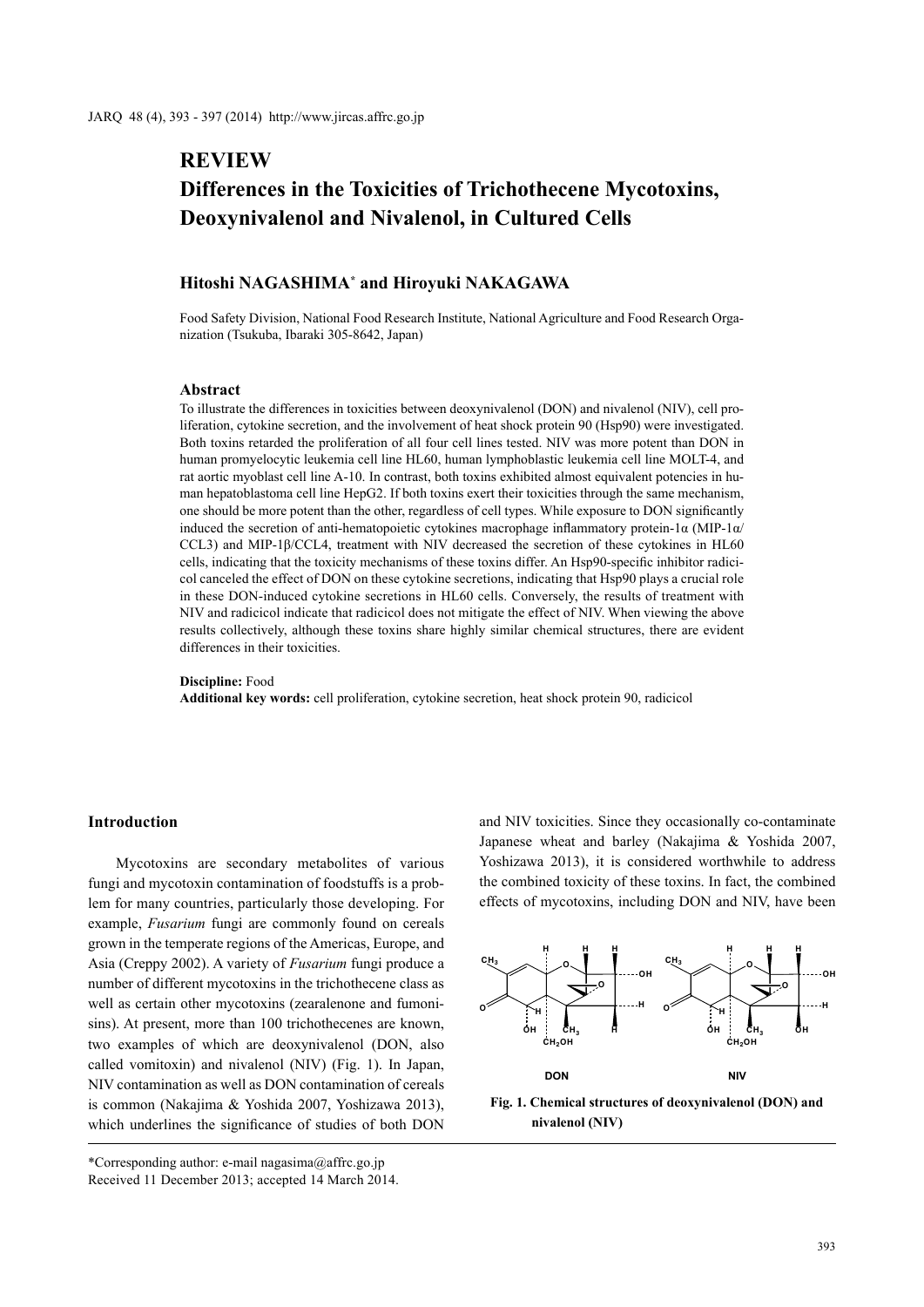investigated (Alassane-Kpembi et al. 2013, Speijers and Speijers 2004, Wan et al. 2013).

Group tolerable daily intake (TDI) is a superb concept to regulate toxins, because governments need not set regulatory values for each toxin. The prerequisite of the group TDI is that no synergism of toxicities be observed among the target toxins, meaning that the mechanisms of their toxicities are almost the same. In reality, both the Food Safety Commission of Japan and the European Commission Science Committee on Food were keen to set a group TDI for trichothecenes but placed it on hold (Food Safety Commission of Japan 2010, Scientific Committee on Food 2002) due to insufficient evaluation of trichothecene toxicities. Elucidation of the detailed molecular mechanisms of trichothecene toxicities is thus sought.

DON and NIV share highly similar chemical structures, and the only difference between them is a single oxygen atom at the 4 position in the trichothecene structure (Fig. 1). As expected, they reportedly also share many toxicological aspects, such as the inhibition of cell proliferation (Minervini et al. 2004, Nagashima et al. 2006, Thuvander et al. 1999), induction of interleukin-8 (IL-8/CXCL8) secretion (Nagashima et al. 2006, Sugita-Konishi & Pestka 2001), and the involvement of stress-activated mitogen-activated protein kinases (Nagashima et al. 2009, Zhou et al. 2003) and nuclear factor κΒ (Nagashima et al. 2011a, Ouyang et al. 1996) in the signal transduction pathways of toxicities. The difference between carbon monoxide and carbon dioxide is only a single oxygen atom as in the case of DON and NIV, nonetheless the toxicities of these carbon oxides differ totally. Besides, the variation in toxicities is crucial for synergism. Therefore, to elucidate the differences between DON and NIV, we chose three indicators: cell proliferation, cytokine secretion, and the dependencies of 90-kDa heat shock protein (Hsp90) in toxicities, and investigated the indicator differences between the two toxins.

## **Cell proliferation**

Trichothecene mycotoxins are extremely toxic to leukocytes, and alimentary toxic aleukia, a type of leukopenia, is one of the leading signs of trichothecene toxicosis (Joffe 1971), implying that trichothecenes hinder cell proliferation. Besides, cell proliferation is one of the most fundamental biological phenomena. We focused on the effects of DON and NIV on cell proliferation in various cultured cells and compared the potencies of both toxins (Nagashima et al. 2012a).

DON and NIV hindered cell proliferation in the human promyelocytic leukemia cell line HL60 and the 50 % inhibitory concentrations (IC<sub>50</sub>S) were 0.36  $\mu$ g/mL (1.22  $\mu$ M) (Nagashima et al. 2012a) and 0.16 µg/mL (Nagashima et al. 2006), respectively, indicating that DON is less potent



**Fig. 2. Anti-proliferative effects of deoxynivalenol (DON) and nivalenol (NIV) on HL60, MOLT-4, A-10, and HepG2 cells**

Cells were treated with either DON or NIV for 24 h. Open and filled bars represent treatment with DON and NIV, respectively.  $IC_{50}$  stands for 50 % inhibitory concentration.

than NIV concerning cell proliferation in this cell line (Fig. 2). Though the  $IC_{50}$  was slightly lower, the human lymphoblastic leukemia cell line MOLT-4 exhibited similar results to HL60 cells (Fig. 2). Because both cell lines are categorized as leukemia cell lines, this coincidence would be accounted for by the cell type. The rat aortic myoblast cell line A-10 showed the same trend as in the cases of former two cell lines; namely, NIV is more potent than DON (Fig. 2). However, the  $IC_{50}$  of DON in A-10 cells exceeded that in the former two cell lines; consequently, the ratio of  $IC_{50}$  of DON to that of NIV in A-10 cells exceeded that in the former two cell lines. The  $IC_{50}$  of DON in the human hepatoblastoma cell line HepG2 resembled that in HL60 and MOLT-4 cells, while the  $IC_{50}$  of NIV was evidently higher than that in other cell lines (Fig. 2). Unlike the results from other cell lines, the potency of DON was the same as or even higher than that of NIV in HepG2 cells. With regard to cell proliferation, NIV is more potent than DON in most of the cells tested (Minervini et al. 2004, Thuvander et al. 1999), indicating that HepG2 is an exceptional case.

Supposing that both DON and NIV exert their toxicities through the same mechanism and that the only difference between DON and NIV is the potency of their toxicity, the ratios of the  $IC_{50}$  of DON to that of NIV are expected to be almost equivalent, regardless of the cell line. However, the ratios of the  $IC_{50}$  range from 0.9 (HepG2) to 5.3 (A-10), indicating certain differences in the mechanisms underlying the toxicities of DON and NIV.

### **MIP-1α and MIP-1β secretion**

Cytokines are proteins secreted by various cell types, each of which exerts wide-ranging immune and inflam-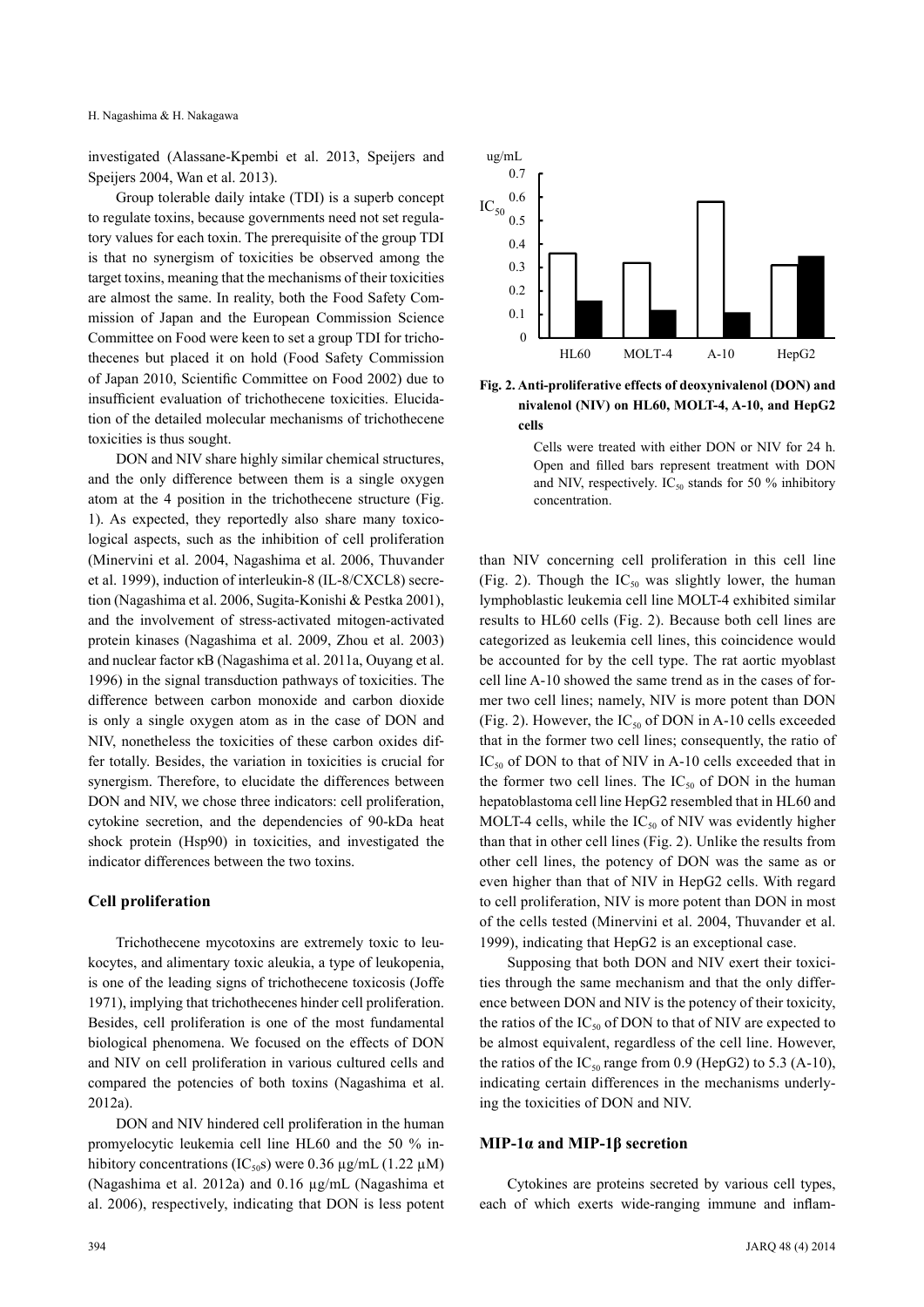

**Fig. 3. Effects of deoxynivalenol (DON) treatment on MIP-1α (A) and MIP-1β (B) secretions in HL60 cells**

Cells were treated with DON at the indicated concentrations for 24 h. Values represent means  $\pm$  standard deviation ( $n = 4$ ). \*,  $P < 0.05$  versus control dose (0 μg/mL).

matory responses, including anti-hematopoietic activity. Trichothecene mycotoxins induce leukopenia, presumably due to, in part, the inhibition of hematopoiesis. We addressed their effects on the secretion of anti-hematopoietic cytokines macrophage inflammatory protein-1 $\alpha$  (MIP-1 $\alpha$ /CCL3) and MIP-1β/CCL4 (Graham et al. 1990, 1993) in HL60 cells (Nagashima et al. 2012b).

Exposure to 0.3  $\mu$ g/mL DON greatly ( $P < 0.05$ ) and 1 μg/mL DON moderately induced MIP-1α secretion (Fig. 3A), while doses of 3 μg/mL or higher inhibited its secretion, presumably due to the adverse effect on treated cells. DON similarly affected the release of MIP-1β: DON at 0.3 μg/ mL drastically induced MIP-1β secretion (*P* < 0.05). Cells treated with DON at 1 μg/mL or higher showed reduced MIP-1β secretion compared with that in untreated cells (Fig. 3B). At 0.3 μg/mL DON, the induction ratio of MIP-1β was more marked than that of MIP-1 $\alpha$  (Figs. 3A, B). We showed that DON induces the secretion of the anti-hematopoietic cytokines MIP-1 $\alpha$  (Graham et al. 1990, 1993) (Fig. 3A) and MIP-1β (Graham et al. 1993) (Fig. 3B). DON has both direct anti-proliferative effects and indirect effects on the induction of MIP-1 $\alpha$  and MIP-1 $\beta$  secretions, all of which may play important roles in the leukopenia process.

Treatment with NIV tapered MIP-1α secretion in a concentration-dependent manner (Fig. 4A). In comparison, low concentrations of NIV had modest inhibitory effects on MIP-1β secretion, whereas high concentrations consider-



**Fig. 4. Effects of nivalenol (NIV) treatment on MIP-1α (A) and MIP-1β (B) secretions in HL60 cells**

Cells were treated with NIV at the indicated concentrations for 24 h. Values represent means  $\pm$  standard deviation ( $n = 4$ ).  $\ast$ ,  $P < 0.05$  versus control dose (0 μg/mL).

ably inhibited (Fig. 4B). Because treatment with 10 μg/mL NIV was shown to cause widespread damage to HL60 cells (Nagashima et al. 2006), NIV concentrations exceeding 10 μg/mL are unlikely to induce the secretion of cytokines. Our results indicate that NIV, unlike DON, does not appear to induce either MIP-1α or MIP-1β secretions. These findings indicate that the mechanisms underlying the toxicities of DON and NIV evidently differ. That is, while DON induces the secretion of MIP-1 $α$  and MIP-1 $β$ , NIV reduces their secretion.

# **Involvement of Hsp90**

Hsp90 is an evolutionarily conserved molecular chaperone involved in the folding, stabilization, activation, and assembly of its client proteins. Numerous client-signaling proteins within wide-ranging biological processes have been found to be regulated by Hsp90 under physiological and pathological conditions (Pratt et al. 2008). We focused on Hsp90 and investigated the effects of radicicol (Sharma et al. 1998), an Hsp90-specific inhibitor, on cytokine secretion to elucidate whether Hsp90 is involved in the signal transduction pathway(s) of DON and NIV in HL60 cells. Cells were treated and cytokines quantified using exactly the same procedures as the previous study (Nagashima et al. 2012b), except for radicicol treatment. Radicicol was purchased from Merck KGaA (Darmstadt, Germany) and dissolved in

#### Differences in the Toxicities of Deoxynivalenol and Nivalenol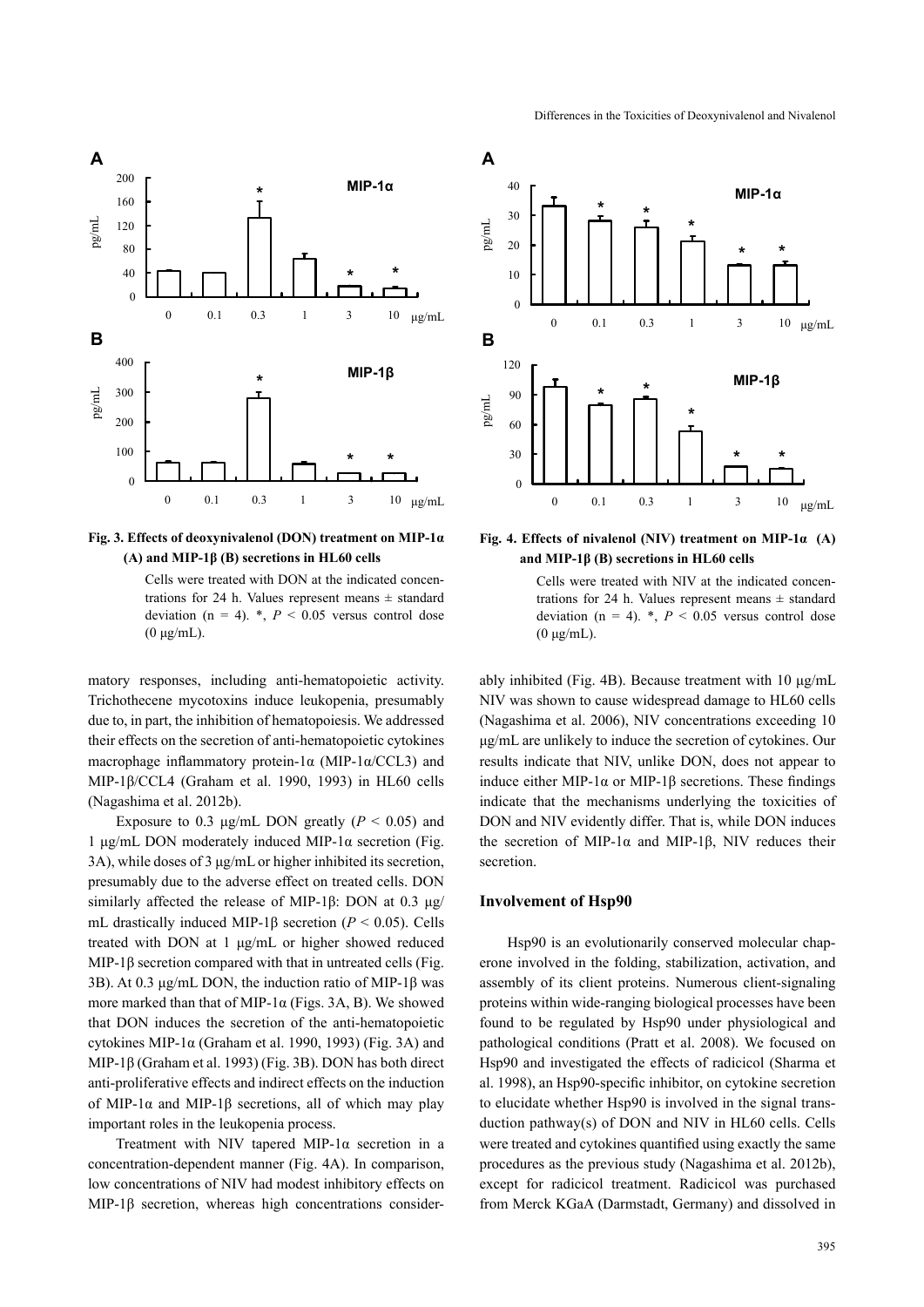|                |                                  | Deoxynivalenol $(0.3 \mu g/mL)$ |                           |                                  |  |
|----------------|----------------------------------|---------------------------------|---------------------------|----------------------------------|--|
|                |                                  |                                 |                           | $\pm$                            |  |
| MIP- $1\alpha$ |                                  |                                 |                           |                                  |  |
|                | Vehicle                          |                                 | $100 \pm 3.0^{*,}$        | $445.8 \pm 23.9$ <sup>*</sup>    |  |
|                | Radicicol $(1 \mu \text{mol/L})$ |                                 | $68.3 \pm 1.6^{\ddagger}$ | $73.6 \pm 1.3^8$                 |  |
| $MIP-1\beta$   |                                  |                                 |                           |                                  |  |
|                | Vehicle                          |                                 | $100 \pm 9.8^*$           | $587.9 \pm 44.9$ <sup>*,\$</sup> |  |
|                | Radicicol $(1 \mu \text{mol/L})$ |                                 | $137.5 \pm 13.9$          | $151.9 \pm 6.4^{\circ}$          |  |

**Table 1. The effects of radicicol on deoxynivalenol-induced changes in MIP-1α and MIP-1β secretions**

HL60 cells were treated with the indicated chemicals for 24 h and the results were expressed as mean  $\pm$  standard deviation (n = 4). Macrophage inflammatory protein (MIP)-1α and MIP-1β in the vehicle-treated samples were defined as 100 %. Intergroup differences were analyzed by Tukey's test. Intergroup differences between the values labeled with the same superscript symbols (\*,  $\ddagger$ , and §) are statistically significant (P < 0.05). Experiments were performed four times.

**Table 2. The effects of radicicol on nivalenol-induced changes in MIP-1α and MIP-1β secretions**

|                |                                  | Nivalenol $(0.3 \mu g/mL)$          |                                |  |  |
|----------------|----------------------------------|-------------------------------------|--------------------------------|--|--|
|                |                                  |                                     | $^{\mathrm{+}}$                |  |  |
| MIP- $1\alpha$ |                                  |                                     |                                |  |  |
|                | Vehicle                          | $100 \pm 5.0$ <sup>*</sup>          | $84.7 \pm 10.3$ <sup>*,§</sup> |  |  |
|                | Radicicol $(1 \mu \text{mol/L})$ | $52.6 \pm 2.1^{\ddagger}$           | $48.6 \pm 1.9^{\circ}$         |  |  |
| $MIP-1\beta$   |                                  |                                     |                                |  |  |
|                | Vehicle                          | $100 \pm 7.6^{\ddagger}$            | $82.4 \pm 3.7$                 |  |  |
|                | Radicicol $(1 \mu \text{mol/L})$ | $186.1 \pm 15.3^{\dagger,\ddagger}$ | $70.9 \pm 3.4^{\dagger}$       |  |  |

HL60 cells were treated with the indicated chemicals for 24 h. Results were expressed as mean  $\pm$  standard deviation (n = 4). Macrophage inflammatory protein (MIP)-1α and MIP-1β in the vehicle-treated samples were defined as 100 %. Intergroup differences were analyzed by Tukey's test. Intergroup differences between the values labeled with the same superscript symbols  $(*, *, *,$  and §) are statistically significant (P < 0.05). Experiments were performed four times.

dimethylsulfoxide. We chose the lowest effective concentration of radicicol  $-1 \mu$ mol/L  $-$  as the final concentration, which was determined in preliminary experiments. Virtually equivalent results were also obtained in 5 μmol/L radicicol experiments (unpublished data).

DON significantly elicited MIP-1α secretion (445.8%) of the value in the vehicle-treated samples), conversely, radicicol alone decreased (68.3%; Table 1). The secretion of MIP-1 $\alpha$  in cells concomitantly treated with DON and radicicol was much lower (73.6%) than that in cells treated with DON alone, and almost the same as treatment with radicicol alone (Table 1). DON significantly induced MIP-1β secretion (587.9%), similarly, radicicol alone slightly increased (137.5%; Table 1). The secretion of MIP-1 $\beta$  in cells concomitantly treated with DON and radicicol was much lower (151.9%) than that in cells treated with DON alone, and similar to the value of treatment with radicicol alone (Table 1). These results indicate that radicicol abolished the effect of DON, and that Hsp90 plays a crucial role in DON-induced MIP-1α and MIP-1β secretions in HL60 cells. To our knowledge, the involvement of Hsp90 in the signal transduction pathways has not been reported in either MIP-1α or MIP-1β secretions.

NIV moderately reduced the MIP-1 $\alpha$  secretion (84.7%) of the value in the vehicle-treated samples), while radicicol alone halved the secretion (52.6%; Table 2). The secretion of MIP-1α in cells concomitantly treated with NIV and radicicol was lower (48.6%) than that in cells treated with NIV alone, and the same as treatment with radicicol alone (Table 2). Provided that Hsp90 is indifferent to the NIV signal transduction pathway(s), the effects of NIV and radicicol are expected to be additive. Two-way analysis of variance (ANOVA) with replication shows no statistically significant  $(P < 0.05)$  interaction between the effects of NIV and radicicol, meaning that the effects of NIV and radicicol are additive and Hsp90 is unlikely to be involved in the NIV-caused reduction in MIP-1α secretion in HL60 cells. NIV reduced MIP-1β secretion (82.4%), while conversely,